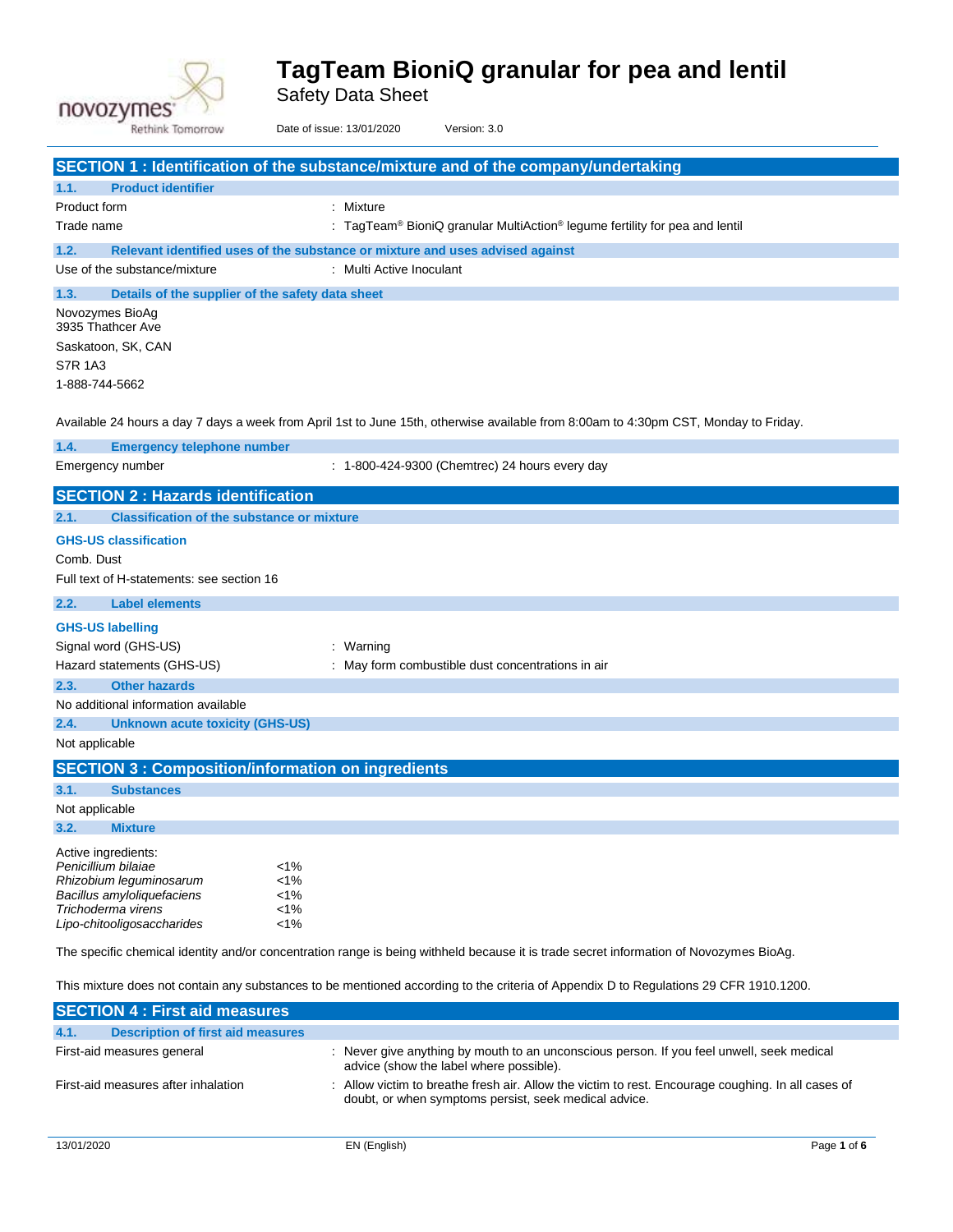Safety Data Sheet

| First-aid measures after skin contact                               | : Remove affected clothing and wash all exposed skin area with mild soap and water, followed<br>by warm water rinse.                                                                                                                                                                                                                                                                                                                                                                                      |
|---------------------------------------------------------------------|-----------------------------------------------------------------------------------------------------------------------------------------------------------------------------------------------------------------------------------------------------------------------------------------------------------------------------------------------------------------------------------------------------------------------------------------------------------------------------------------------------------|
| First-aid measures after eye contact                                | : Rinse immediately with plenty of water. Obtain medical attention if pain, blinking or redness<br>persist.                                                                                                                                                                                                                                                                                                                                                                                               |
| First-aid measures after ingestion                                  | : Rinse mouth. Do NOT induce vomiting unless directed to do so by medical personnel. Obtain<br>emergency medical attention. Give water to drink if victim completely conscious/alert.                                                                                                                                                                                                                                                                                                                     |
| 4.2.<br>Most important symptoms and effects, both acute and delayed |                                                                                                                                                                                                                                                                                                                                                                                                                                                                                                           |
| Symptoms/injuries                                                   | : Not expected to present a significant hazard under anticipated conditions of normal use. This<br>product contains beneficial microorganisms. Novozymes exclusively uses non-pathogenic<br>beneficial microorganisms that are considered to be non-allergenic, non-irritating and non-<br>sensitizing when used as directed. This product may cause adverse effects to individuals<br>allergic to molds and/or fungi and should not be used by immunocompromised and/or<br>immunosuppressed individuals. |
| Symptoms/injuries after inhalation                                  | : Possible respiratory damage following repeated or prolonged inhalation.                                                                                                                                                                                                                                                                                                                                                                                                                                 |
| Symptoms/injuries after eye contact                                 | : Dusts are mechanical irritants.                                                                                                                                                                                                                                                                                                                                                                                                                                                                         |
| Symptoms/injuries after ingestion                                   | : Small amounts swallowed incidental to industrial handling are not likely to cause injury. On                                                                                                                                                                                                                                                                                                                                                                                                            |

ingestion in large quantities: May cause stomach pain or discomfort

#### **4.3. Indication of any immediate medical attention and special treatment needed**

Treat symptomatically.

|                  | <b>SECTION 5: Firefighting measures</b>               |                                                                                                                                                                                 |
|------------------|-------------------------------------------------------|---------------------------------------------------------------------------------------------------------------------------------------------------------------------------------|
| 5.1.             | <b>Extinguishing media</b>                            |                                                                                                                                                                                 |
|                  | Suitable extinguishing media                          | : Use extinguishing media appropriate for surrounding fire. Foam. Dry powder. Carbon dioxide.<br>Water spray. Sand.                                                             |
|                  | Unsuitable extinguishing media                        | : Do not use a heavy water stream.                                                                                                                                              |
| 5.2.             | Special hazards arising from the substance or mixture |                                                                                                                                                                                 |
|                  | Explosion hazard                                      | : Accumulation of airborne dusts may present an explosion hazard in the presence of an ignition<br>source.                                                                      |
| Reactivity       |                                                       | : Thermal decomposition generates : Carbon dioxide. Carbon monoxide. hydrocarbons.                                                                                              |
| 5.3.             | <b>Advice for firefighters</b>                        |                                                                                                                                                                                 |
|                  | Firefighting instructions                             | : Use water spray or fog for cooling exposed containers. Exercise caution when fighting any<br>chemical fire. Prevent fire-fighting water from entering environment.            |
|                  | Protective equipment for firefighters                 | : As in any fire, wear self-contained breathing apparatus pressure-demand, MSHA/NIOSH<br>(approved or equivalent) and full protective gear.                                     |
| Specific methods |                                                       | : Caution, burning may continue inside bag after surface is out. Break bag to separate pile to<br>assure that the fire is extinguished. Take care to keep dusting to a minimum. |

|                                                                                                         | <b>SECTION 6 : Accidental release measures</b>                      |                                                                                                                                                                                         |
|---------------------------------------------------------------------------------------------------------|---------------------------------------------------------------------|-----------------------------------------------------------------------------------------------------------------------------------------------------------------------------------------|
| 6.1.                                                                                                    | Personal precautions, protective equipment and emergency procedures |                                                                                                                                                                                         |
| 6.1.1.                                                                                                  | For non-emergency personnel                                         |                                                                                                                                                                                         |
|                                                                                                         | Emergency procedures                                                | : Evacuate unnecessary personnel.                                                                                                                                                       |
| 6.1.2.                                                                                                  | For emergency responders                                            |                                                                                                                                                                                         |
|                                                                                                         | Protective equipment                                                | : Equip cleanup crew with proper protection.                                                                                                                                            |
|                                                                                                         | Emergency procedures                                                | : Ventilate area.                                                                                                                                                                       |
| 6.2.                                                                                                    | <b>Environmental precautions</b>                                    |                                                                                                                                                                                         |
| Prevent entry to sewers and public waters. Notify authorities if liquid enters sewers or public waters. |                                                                     |                                                                                                                                                                                         |
| 6.3.                                                                                                    | Methods and material for containment and cleaning up                |                                                                                                                                                                                         |
|                                                                                                         | Methods for cleaning up                                             | : On land, sweep or shovel into suitable containers. Minimize generation of dust. Store away<br>from other materials. Collect all waste in suitable and labelled containers and dispose |

#### **6.4. Reference to other sections**

No additional information available

according to local legislation.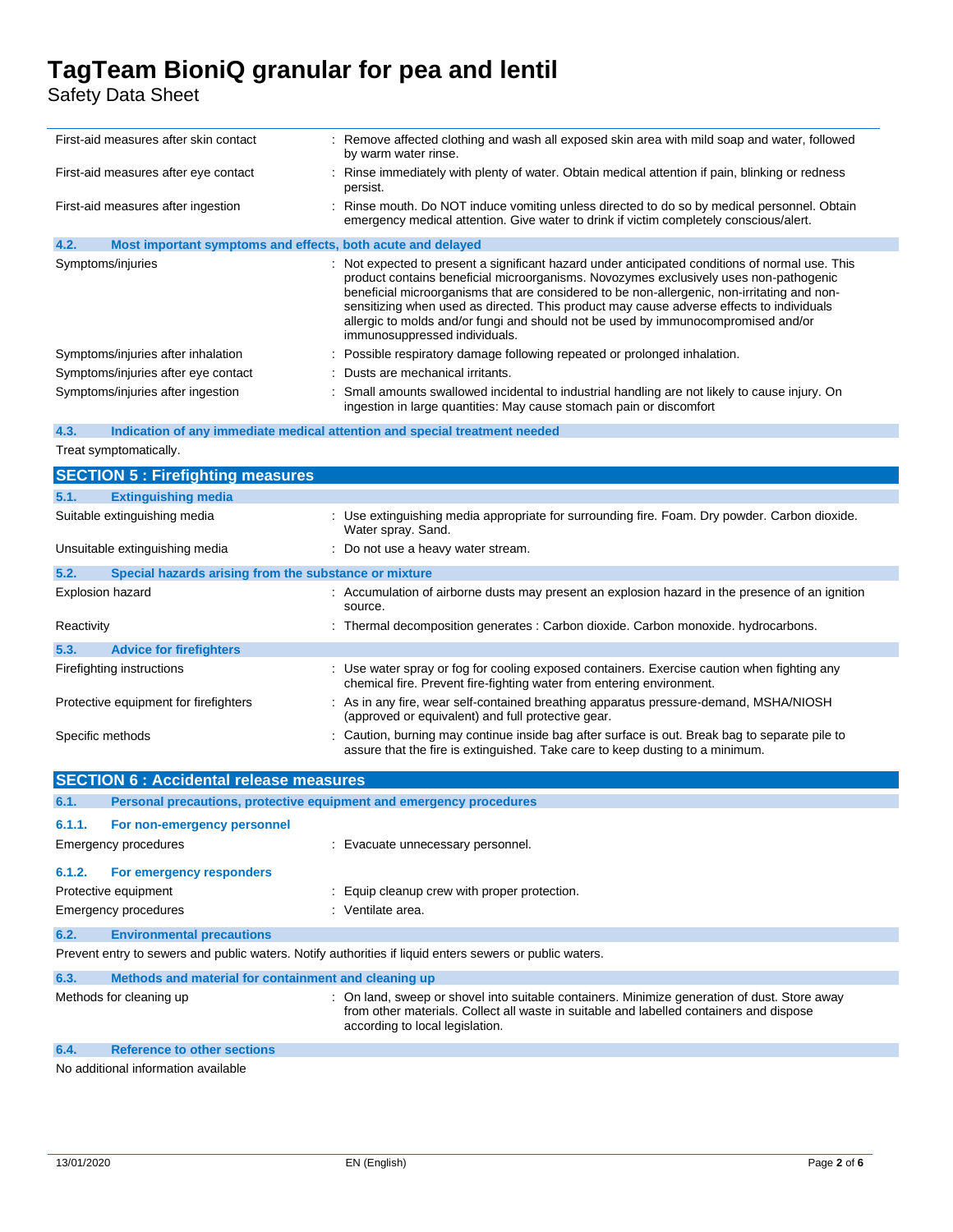Safety Data Sheet

| <b>SECTION 7: Handling and storage</b>                               |                                                                                                                                                                                                                                                         |
|----------------------------------------------------------------------|---------------------------------------------------------------------------------------------------------------------------------------------------------------------------------------------------------------------------------------------------------|
| <b>Precautions for safe handling</b><br>7.1.                         |                                                                                                                                                                                                                                                         |
| Precautions for safe handling                                        | : Wash hands and other exposed areas with mild soap and water before eating, drinking or<br>smoking and when leaving work. Provide adequate ventilation. Avoid dust formation. Avoid<br>contact with eyes, skin, and clothing. Avoid breathing dust.    |
| Hygiene measures                                                     | : Wash hands thoroughly after handling. Handle in accordance with good industrial hygiene and<br>safety practices.                                                                                                                                      |
| 7.2.<br>Conditions for safe storage, including any incompatibilities |                                                                                                                                                                                                                                                         |
| Storage conditions                                                   | : Keep only in the original container in a cool, well ventilated place away from: Direct sunlight,<br>Heat sources, Extremely high or low temperatures. Keep container closed when not in use.<br>Keep away from food, drink and animal feeding stuffs. |
| Incompatible materials                                               | : Acids. Bases. Oxidizing agents. Reducing agents. Disinfectants, fungicides, and/or biocides<br>may inactivate.                                                                                                                                        |
| Storage temperature                                                  | : 20 °C (68°F)                                                                                                                                                                                                                                          |
| <b>Specific end use(s)</b><br>7.3.                                   |                                                                                                                                                                                                                                                         |
| No additional information available                                  |                                                                                                                                                                                                                                                         |
| <b>SECTION 8: Exposure controls/personal protection</b>              |                                                                                                                                                                                                                                                         |
| <b>Control parameters</b><br>8.1.                                    |                                                                                                                                                                                                                                                         |
| <b>Doot /DD 04496 7)</b>                                             |                                                                                                                                                                                                                                                         |

| Peat (RR-01126-7) |                                     |                                                                     |
|-------------------|-------------------------------------|---------------------------------------------------------------------|
| <b>ACGIH</b>      | ACGIH TWA (mg/m <sup>3</sup> )      | 10 mg/m <sup>3</sup> (respirable mass)<br>, 5 mg/m $3$ (total mass) |
| <b>OSHA</b>       | OSHA PEL (TWA) (mg/m <sup>3</sup> ) | 10 mg/m <sup>3</sup> (respirable mass)                              |
|                   |                                     | 5 mg/m $3$ (total mass)                                             |

| 8.2. | <b>Exposure controls</b> |
|------|--------------------------|
|------|--------------------------|

Appropriate engineering controls : Ensure adequate ventilation. Emergency eye wash fountains and safety showers should be available in the immediate vicinity of any potential exposure.

Personal protective equipment : Avoid all unnecessary exposure. Protective goggles. Gloves. Protective clothing. Insufficient ventilation: wear respiratory protection.



| Hand protection          | : Wear protective gloves.                                                                                            |
|--------------------------|----------------------------------------------------------------------------------------------------------------------|
| Eye protection           | : Chemical goggles or safety glasses.                                                                                |
| Skin and body protection | Wear suitable protective clothing.                                                                                   |
| Respiratory protection   | : Where exposure through inhalation may occur from use, approved respiratory protection<br>equipment is recommended. |

| Other information | : Do not eat, drink or smoke during use. |
|-------------------|------------------------------------------|
|                   |                                          |

#### **SECTION 9 : Physical and chemical properties**

| Information on basic physical and chemical properties<br>9.1. |                        |
|---------------------------------------------------------------|------------------------|
| Physical state                                                | : Solid                |
| Appearance                                                    | : Brown granular solid |
| Colour                                                        | : Brown                |
| Odour                                                         | : Slight smoky odour   |
| Odour threshold                                               | : No data available    |
| рH                                                            | : No data available    |
| Relative evaporation rate (butyl acetate=1)                   | : Not applicable       |
| Melting point                                                 | : Not applicable       |
| Freezing point                                                | : Not applicable       |
| Boiling point                                                 | : Not applicable       |
| Flash point                                                   | : Not applicable       |
| Auto-ignition temperature                                     | : No data available    |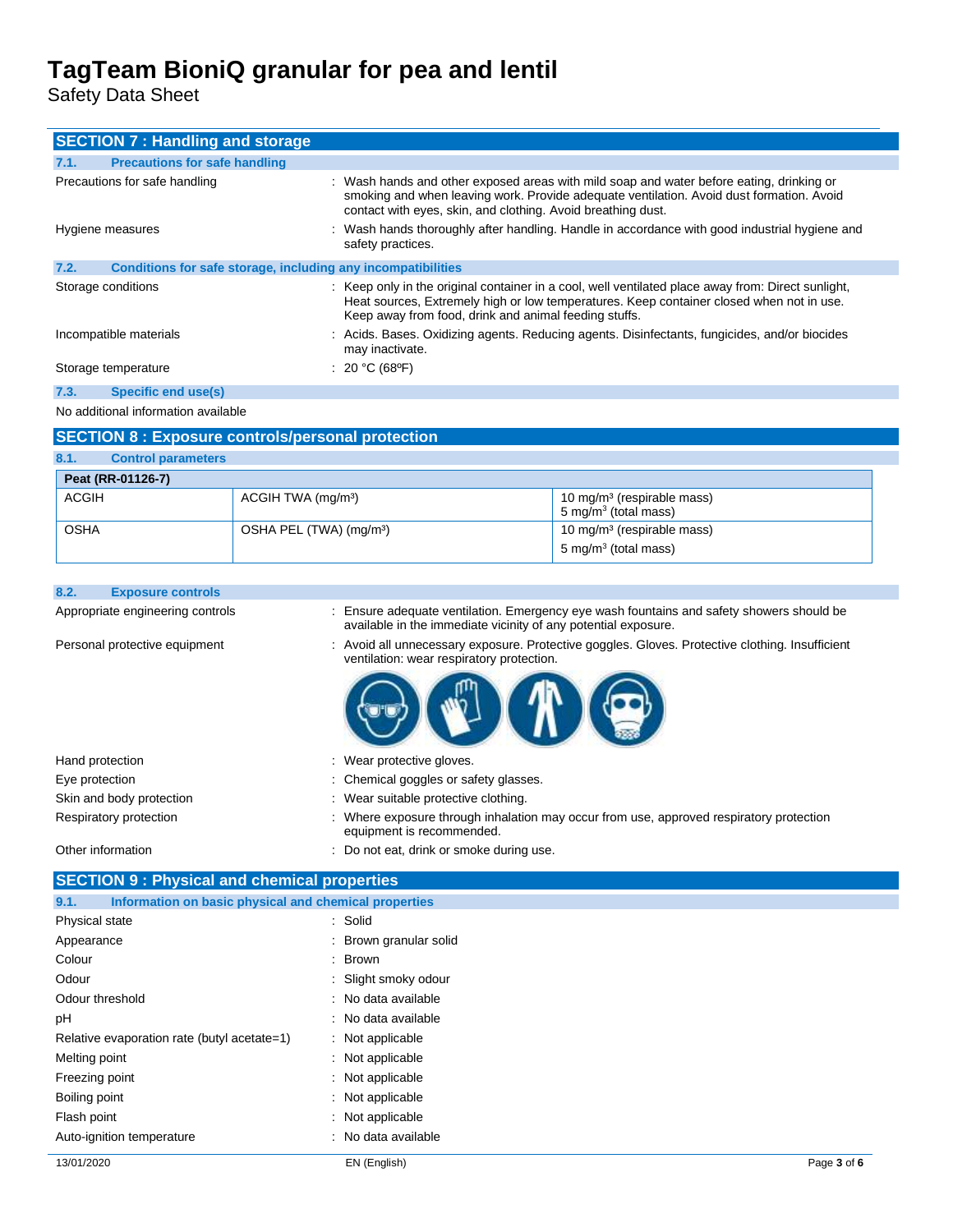Safety Data Sheet

| Flammability (solid, gas)<br>No data available<br>Vapour pressure<br>Not applicable<br>Not applicable<br>Relative vapour density at 20 °C<br>No data available<br>Relative density<br>Insoluble in water<br>Solubility<br>Log Pow<br>No data available<br>Log Kow<br>No data available<br>Not applicable<br>Viscosity, kinematic<br>Viscosity, dynamic<br>: Not applicable<br>No data available<br>Explosive properties<br>No data available<br>Oxidising properties<br>: Not applicable<br><b>Explosive limits</b><br><b>Other information</b><br>9.2.<br>No additional information available<br><b>SECTION 10: Stability and reactivity</b><br>10.1.<br><b>Reactivity</b><br>Stable<br>10.2.<br><b>Chemical stability</b><br>Stable<br>10.3.<br><b>Possibility of hazardous reactions</b><br>Hazardous polymerization will not occur<br>10.4.<br><b>Conditions to avoid</b><br>Direct sunlight. Extremely high or low temperatures. Heat sources. Incompatible materials.<br>10.5.<br><b>Incompatible materials</b><br>Acids. Bases. Oxidizing agents. Reducing agents. Disinfectants, fungicides, and/or biocides may inactivate.<br>10.6.<br><b>Hazardous decomposition products</b><br>Thermal decomposition generates: Fume. Carbon monoxide. Carbon dioxide. hydrocarbons.<br><b>SECTION 11: Toxicological information</b><br>11.1.<br><b>Information on toxicological effects</b><br>: Not classified<br>Acute toxicity<br>(Based on available data, the classification criteria are not met)<br>Skin corrosion/irritation<br>: Not classified<br>(Based on available data, the classification criteria are not met)<br>Serious eye damage/irritation<br>: Not classified<br>(Based on available data, the classification criteria are not met)<br>Respiratory or skin sensitisation<br>: Not classified<br>(Based on available data, the classification criteria are not met)<br>Germ cell mutagenicity<br>: Not classified |                                                  |                                                                                        |
|--------------------------------------------------------------------------------------------------------------------------------------------------------------------------------------------------------------------------------------------------------------------------------------------------------------------------------------------------------------------------------------------------------------------------------------------------------------------------------------------------------------------------------------------------------------------------------------------------------------------------------------------------------------------------------------------------------------------------------------------------------------------------------------------------------------------------------------------------------------------------------------------------------------------------------------------------------------------------------------------------------------------------------------------------------------------------------------------------------------------------------------------------------------------------------------------------------------------------------------------------------------------------------------------------------------------------------------------------------------------------------------------------------------------------------------------------------------------------------------------------------------------------------------------------------------------------------------------------------------------------------------------------------------------------------------------------------------------------------------------------------------------------------------------------------------------------------------------------------------------------------------------------------------------------------------|--------------------------------------------------|----------------------------------------------------------------------------------------|
|                                                                                                                                                                                                                                                                                                                                                                                                                                                                                                                                                                                                                                                                                                                                                                                                                                                                                                                                                                                                                                                                                                                                                                                                                                                                                                                                                                                                                                                                                                                                                                                                                                                                                                                                                                                                                                                                                                                                      |                                                  |                                                                                        |
|                                                                                                                                                                                                                                                                                                                                                                                                                                                                                                                                                                                                                                                                                                                                                                                                                                                                                                                                                                                                                                                                                                                                                                                                                                                                                                                                                                                                                                                                                                                                                                                                                                                                                                                                                                                                                                                                                                                                      |                                                  |                                                                                        |
|                                                                                                                                                                                                                                                                                                                                                                                                                                                                                                                                                                                                                                                                                                                                                                                                                                                                                                                                                                                                                                                                                                                                                                                                                                                                                                                                                                                                                                                                                                                                                                                                                                                                                                                                                                                                                                                                                                                                      |                                                  |                                                                                        |
|                                                                                                                                                                                                                                                                                                                                                                                                                                                                                                                                                                                                                                                                                                                                                                                                                                                                                                                                                                                                                                                                                                                                                                                                                                                                                                                                                                                                                                                                                                                                                                                                                                                                                                                                                                                                                                                                                                                                      |                                                  |                                                                                        |
|                                                                                                                                                                                                                                                                                                                                                                                                                                                                                                                                                                                                                                                                                                                                                                                                                                                                                                                                                                                                                                                                                                                                                                                                                                                                                                                                                                                                                                                                                                                                                                                                                                                                                                                                                                                                                                                                                                                                      |                                                  |                                                                                        |
|                                                                                                                                                                                                                                                                                                                                                                                                                                                                                                                                                                                                                                                                                                                                                                                                                                                                                                                                                                                                                                                                                                                                                                                                                                                                                                                                                                                                                                                                                                                                                                                                                                                                                                                                                                                                                                                                                                                                      |                                                  |                                                                                        |
|                                                                                                                                                                                                                                                                                                                                                                                                                                                                                                                                                                                                                                                                                                                                                                                                                                                                                                                                                                                                                                                                                                                                                                                                                                                                                                                                                                                                                                                                                                                                                                                                                                                                                                                                                                                                                                                                                                                                      |                                                  |                                                                                        |
|                                                                                                                                                                                                                                                                                                                                                                                                                                                                                                                                                                                                                                                                                                                                                                                                                                                                                                                                                                                                                                                                                                                                                                                                                                                                                                                                                                                                                                                                                                                                                                                                                                                                                                                                                                                                                                                                                                                                      |                                                  |                                                                                        |
|                                                                                                                                                                                                                                                                                                                                                                                                                                                                                                                                                                                                                                                                                                                                                                                                                                                                                                                                                                                                                                                                                                                                                                                                                                                                                                                                                                                                                                                                                                                                                                                                                                                                                                                                                                                                                                                                                                                                      |                                                  |                                                                                        |
|                                                                                                                                                                                                                                                                                                                                                                                                                                                                                                                                                                                                                                                                                                                                                                                                                                                                                                                                                                                                                                                                                                                                                                                                                                                                                                                                                                                                                                                                                                                                                                                                                                                                                                                                                                                                                                                                                                                                      |                                                  |                                                                                        |
|                                                                                                                                                                                                                                                                                                                                                                                                                                                                                                                                                                                                                                                                                                                                                                                                                                                                                                                                                                                                                                                                                                                                                                                                                                                                                                                                                                                                                                                                                                                                                                                                                                                                                                                                                                                                                                                                                                                                      |                                                  |                                                                                        |
|                                                                                                                                                                                                                                                                                                                                                                                                                                                                                                                                                                                                                                                                                                                                                                                                                                                                                                                                                                                                                                                                                                                                                                                                                                                                                                                                                                                                                                                                                                                                                                                                                                                                                                                                                                                                                                                                                                                                      |                                                  |                                                                                        |
|                                                                                                                                                                                                                                                                                                                                                                                                                                                                                                                                                                                                                                                                                                                                                                                                                                                                                                                                                                                                                                                                                                                                                                                                                                                                                                                                                                                                                                                                                                                                                                                                                                                                                                                                                                                                                                                                                                                                      |                                                  |                                                                                        |
|                                                                                                                                                                                                                                                                                                                                                                                                                                                                                                                                                                                                                                                                                                                                                                                                                                                                                                                                                                                                                                                                                                                                                                                                                                                                                                                                                                                                                                                                                                                                                                                                                                                                                                                                                                                                                                                                                                                                      |                                                  |                                                                                        |
|                                                                                                                                                                                                                                                                                                                                                                                                                                                                                                                                                                                                                                                                                                                                                                                                                                                                                                                                                                                                                                                                                                                                                                                                                                                                                                                                                                                                                                                                                                                                                                                                                                                                                                                                                                                                                                                                                                                                      |                                                  |                                                                                        |
|                                                                                                                                                                                                                                                                                                                                                                                                                                                                                                                                                                                                                                                                                                                                                                                                                                                                                                                                                                                                                                                                                                                                                                                                                                                                                                                                                                                                                                                                                                                                                                                                                                                                                                                                                                                                                                                                                                                                      |                                                  |                                                                                        |
|                                                                                                                                                                                                                                                                                                                                                                                                                                                                                                                                                                                                                                                                                                                                                                                                                                                                                                                                                                                                                                                                                                                                                                                                                                                                                                                                                                                                                                                                                                                                                                                                                                                                                                                                                                                                                                                                                                                                      |                                                  |                                                                                        |
|                                                                                                                                                                                                                                                                                                                                                                                                                                                                                                                                                                                                                                                                                                                                                                                                                                                                                                                                                                                                                                                                                                                                                                                                                                                                                                                                                                                                                                                                                                                                                                                                                                                                                                                                                                                                                                                                                                                                      |                                                  |                                                                                        |
|                                                                                                                                                                                                                                                                                                                                                                                                                                                                                                                                                                                                                                                                                                                                                                                                                                                                                                                                                                                                                                                                                                                                                                                                                                                                                                                                                                                                                                                                                                                                                                                                                                                                                                                                                                                                                                                                                                                                      |                                                  |                                                                                        |
|                                                                                                                                                                                                                                                                                                                                                                                                                                                                                                                                                                                                                                                                                                                                                                                                                                                                                                                                                                                                                                                                                                                                                                                                                                                                                                                                                                                                                                                                                                                                                                                                                                                                                                                                                                                                                                                                                                                                      |                                                  |                                                                                        |
|                                                                                                                                                                                                                                                                                                                                                                                                                                                                                                                                                                                                                                                                                                                                                                                                                                                                                                                                                                                                                                                                                                                                                                                                                                                                                                                                                                                                                                                                                                                                                                                                                                                                                                                                                                                                                                                                                                                                      |                                                  |                                                                                        |
|                                                                                                                                                                                                                                                                                                                                                                                                                                                                                                                                                                                                                                                                                                                                                                                                                                                                                                                                                                                                                                                                                                                                                                                                                                                                                                                                                                                                                                                                                                                                                                                                                                                                                                                                                                                                                                                                                                                                      |                                                  |                                                                                        |
|                                                                                                                                                                                                                                                                                                                                                                                                                                                                                                                                                                                                                                                                                                                                                                                                                                                                                                                                                                                                                                                                                                                                                                                                                                                                                                                                                                                                                                                                                                                                                                                                                                                                                                                                                                                                                                                                                                                                      |                                                  |                                                                                        |
|                                                                                                                                                                                                                                                                                                                                                                                                                                                                                                                                                                                                                                                                                                                                                                                                                                                                                                                                                                                                                                                                                                                                                                                                                                                                                                                                                                                                                                                                                                                                                                                                                                                                                                                                                                                                                                                                                                                                      |                                                  |                                                                                        |
|                                                                                                                                                                                                                                                                                                                                                                                                                                                                                                                                                                                                                                                                                                                                                                                                                                                                                                                                                                                                                                                                                                                                                                                                                                                                                                                                                                                                                                                                                                                                                                                                                                                                                                                                                                                                                                                                                                                                      |                                                  |                                                                                        |
|                                                                                                                                                                                                                                                                                                                                                                                                                                                                                                                                                                                                                                                                                                                                                                                                                                                                                                                                                                                                                                                                                                                                                                                                                                                                                                                                                                                                                                                                                                                                                                                                                                                                                                                                                                                                                                                                                                                                      |                                                  |                                                                                        |
|                                                                                                                                                                                                                                                                                                                                                                                                                                                                                                                                                                                                                                                                                                                                                                                                                                                                                                                                                                                                                                                                                                                                                                                                                                                                                                                                                                                                                                                                                                                                                                                                                                                                                                                                                                                                                                                                                                                                      |                                                  |                                                                                        |
|                                                                                                                                                                                                                                                                                                                                                                                                                                                                                                                                                                                                                                                                                                                                                                                                                                                                                                                                                                                                                                                                                                                                                                                                                                                                                                                                                                                                                                                                                                                                                                                                                                                                                                                                                                                                                                                                                                                                      |                                                  |                                                                                        |
|                                                                                                                                                                                                                                                                                                                                                                                                                                                                                                                                                                                                                                                                                                                                                                                                                                                                                                                                                                                                                                                                                                                                                                                                                                                                                                                                                                                                                                                                                                                                                                                                                                                                                                                                                                                                                                                                                                                                      |                                                  |                                                                                        |
|                                                                                                                                                                                                                                                                                                                                                                                                                                                                                                                                                                                                                                                                                                                                                                                                                                                                                                                                                                                                                                                                                                                                                                                                                                                                                                                                                                                                                                                                                                                                                                                                                                                                                                                                                                                                                                                                                                                                      |                                                  |                                                                                        |
|                                                                                                                                                                                                                                                                                                                                                                                                                                                                                                                                                                                                                                                                                                                                                                                                                                                                                                                                                                                                                                                                                                                                                                                                                                                                                                                                                                                                                                                                                                                                                                                                                                                                                                                                                                                                                                                                                                                                      |                                                  |                                                                                        |
|                                                                                                                                                                                                                                                                                                                                                                                                                                                                                                                                                                                                                                                                                                                                                                                                                                                                                                                                                                                                                                                                                                                                                                                                                                                                                                                                                                                                                                                                                                                                                                                                                                                                                                                                                                                                                                                                                                                                      |                                                  |                                                                                        |
|                                                                                                                                                                                                                                                                                                                                                                                                                                                                                                                                                                                                                                                                                                                                                                                                                                                                                                                                                                                                                                                                                                                                                                                                                                                                                                                                                                                                                                                                                                                                                                                                                                                                                                                                                                                                                                                                                                                                      |                                                  |                                                                                        |
|                                                                                                                                                                                                                                                                                                                                                                                                                                                                                                                                                                                                                                                                                                                                                                                                                                                                                                                                                                                                                                                                                                                                                                                                                                                                                                                                                                                                                                                                                                                                                                                                                                                                                                                                                                                                                                                                                                                                      |                                                  |                                                                                        |
|                                                                                                                                                                                                                                                                                                                                                                                                                                                                                                                                                                                                                                                                                                                                                                                                                                                                                                                                                                                                                                                                                                                                                                                                                                                                                                                                                                                                                                                                                                                                                                                                                                                                                                                                                                                                                                                                                                                                      |                                                  |                                                                                        |
|                                                                                                                                                                                                                                                                                                                                                                                                                                                                                                                                                                                                                                                                                                                                                                                                                                                                                                                                                                                                                                                                                                                                                                                                                                                                                                                                                                                                                                                                                                                                                                                                                                                                                                                                                                                                                                                                                                                                      |                                                  |                                                                                        |
|                                                                                                                                                                                                                                                                                                                                                                                                                                                                                                                                                                                                                                                                                                                                                                                                                                                                                                                                                                                                                                                                                                                                                                                                                                                                                                                                                                                                                                                                                                                                                                                                                                                                                                                                                                                                                                                                                                                                      |                                                  |                                                                                        |
|                                                                                                                                                                                                                                                                                                                                                                                                                                                                                                                                                                                                                                                                                                                                                                                                                                                                                                                                                                                                                                                                                                                                                                                                                                                                                                                                                                                                                                                                                                                                                                                                                                                                                                                                                                                                                                                                                                                                      |                                                  |                                                                                        |
|                                                                                                                                                                                                                                                                                                                                                                                                                                                                                                                                                                                                                                                                                                                                                                                                                                                                                                                                                                                                                                                                                                                                                                                                                                                                                                                                                                                                                                                                                                                                                                                                                                                                                                                                                                                                                                                                                                                                      |                                                  |                                                                                        |
|                                                                                                                                                                                                                                                                                                                                                                                                                                                                                                                                                                                                                                                                                                                                                                                                                                                                                                                                                                                                                                                                                                                                                                                                                                                                                                                                                                                                                                                                                                                                                                                                                                                                                                                                                                                                                                                                                                                                      |                                                  |                                                                                        |
|                                                                                                                                                                                                                                                                                                                                                                                                                                                                                                                                                                                                                                                                                                                                                                                                                                                                                                                                                                                                                                                                                                                                                                                                                                                                                                                                                                                                                                                                                                                                                                                                                                                                                                                                                                                                                                                                                                                                      |                                                  | (Based on available data, the classification criteria are not met)                     |
|                                                                                                                                                                                                                                                                                                                                                                                                                                                                                                                                                                                                                                                                                                                                                                                                                                                                                                                                                                                                                                                                                                                                                                                                                                                                                                                                                                                                                                                                                                                                                                                                                                                                                                                                                                                                                                                                                                                                      | Carcinogenicity                                  | : Not classified                                                                       |
|                                                                                                                                                                                                                                                                                                                                                                                                                                                                                                                                                                                                                                                                                                                                                                                                                                                                                                                                                                                                                                                                                                                                                                                                                                                                                                                                                                                                                                                                                                                                                                                                                                                                                                                                                                                                                                                                                                                                      |                                                  | (Based on available data, the classification criteria are not met)                     |
|                                                                                                                                                                                                                                                                                                                                                                                                                                                                                                                                                                                                                                                                                                                                                                                                                                                                                                                                                                                                                                                                                                                                                                                                                                                                                                                                                                                                                                                                                                                                                                                                                                                                                                                                                                                                                                                                                                                                      | Reproductive toxicity                            | : Not classified                                                                       |
|                                                                                                                                                                                                                                                                                                                                                                                                                                                                                                                                                                                                                                                                                                                                                                                                                                                                                                                                                                                                                                                                                                                                                                                                                                                                                                                                                                                                                                                                                                                                                                                                                                                                                                                                                                                                                                                                                                                                      |                                                  | (Based on available data, the classification criteria are not met)                     |
| Specific target organ toxicity (repeated<br>: Not classified                                                                                                                                                                                                                                                                                                                                                                                                                                                                                                                                                                                                                                                                                                                                                                                                                                                                                                                                                                                                                                                                                                                                                                                                                                                                                                                                                                                                                                                                                                                                                                                                                                                                                                                                                                                                                                                                         | Specific target organ toxicity (single exposure) | : Not classified<br>(Based on available data, the classification criteria are not met) |

(Based on available data, the classification criteria are not met)

Specific target organ toxicity (repeated exposure)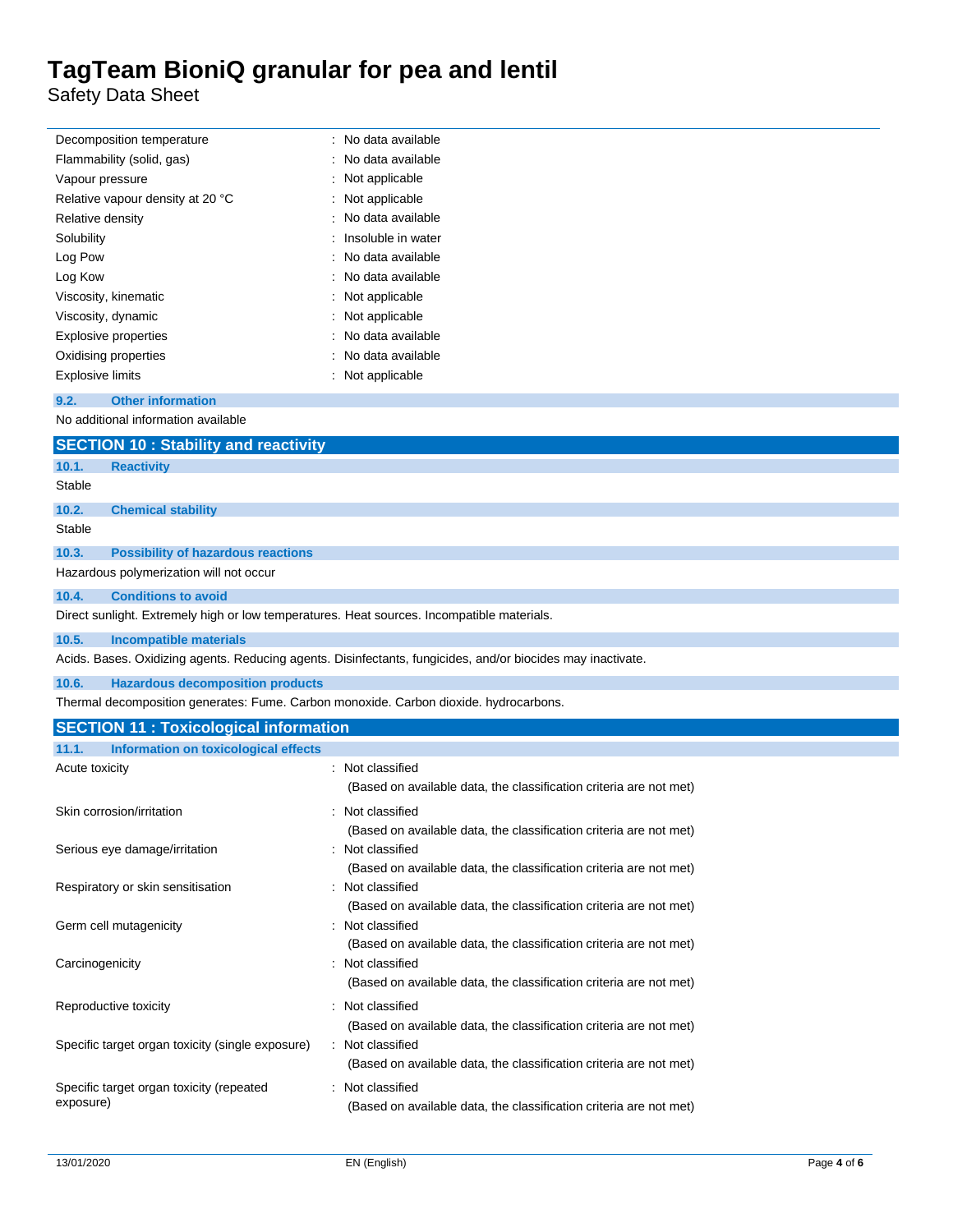Safety Data Sheet

| Aspiration hazard                                                                                                               | : Not classified                                                                                                                                                     |  |  |  |
|---------------------------------------------------------------------------------------------------------------------------------|----------------------------------------------------------------------------------------------------------------------------------------------------------------------|--|--|--|
|                                                                                                                                 | (Based on available data, the classification criteria are not met)                                                                                                   |  |  |  |
| Symptoms/injuries after inhalation                                                                                              | : Possible respiratory damage following repeated or prolonged inhalation.                                                                                            |  |  |  |
| Symptoms/injuries after eye contact                                                                                             | Dusts are mechanical irritants.                                                                                                                                      |  |  |  |
| Symptoms/injuries after ingestion                                                                                               | Small amounts swallowed incidental to industrial handling are not likely to cause injury. On<br>ingestion in large quantities: May cause stomach pain or discomfort. |  |  |  |
| <b>SECTION 12 : Ecological information</b>                                                                                      |                                                                                                                                                                      |  |  |  |
| 12.1.<br><b>Toxicity</b>                                                                                                        |                                                                                                                                                                      |  |  |  |
| No additional information available                                                                                             |                                                                                                                                                                      |  |  |  |
| 12.2.<br><b>Persistence and degradability</b>                                                                                   |                                                                                                                                                                      |  |  |  |
| TagTeam <sup>®</sup> BioniQ                                                                                                     |                                                                                                                                                                      |  |  |  |
| Persistence and degradability                                                                                                   | Not established                                                                                                                                                      |  |  |  |
| 12.3.<br><b>Bioaccumulative potential</b>                                                                                       |                                                                                                                                                                      |  |  |  |
| TagTeam <sup>®</sup> BioniQ                                                                                                     |                                                                                                                                                                      |  |  |  |
| Bioaccumulative potential                                                                                                       | Not established                                                                                                                                                      |  |  |  |
| 12.4.<br><b>Mobility in soil</b>                                                                                                |                                                                                                                                                                      |  |  |  |
| No additional information available                                                                                             |                                                                                                                                                                      |  |  |  |
| 12.5.<br><b>Other adverse effects</b>                                                                                           |                                                                                                                                                                      |  |  |  |
| Effect on ozone layer                                                                                                           | : No additional information available                                                                                                                                |  |  |  |
| Effect on the global warming                                                                                                    | : No additional information available                                                                                                                                |  |  |  |
| Other information                                                                                                               | : Avoid release to the environment.                                                                                                                                  |  |  |  |
| <b>SECTION 13 : Disposal considerations</b>                                                                                     |                                                                                                                                                                      |  |  |  |
| 13.1.<br><b>Waste treatment methods</b>                                                                                         |                                                                                                                                                                      |  |  |  |
| Waste disposal recommendations                                                                                                  | : Dispose in a safe manner in accordance with local/national regulations.                                                                                            |  |  |  |
| Ecology - waste materials                                                                                                       | : Avoid release to the environment.                                                                                                                                  |  |  |  |
| <b>SECTION 14 : Transport information</b>                                                                                       |                                                                                                                                                                      |  |  |  |
| In accordance with DOT                                                                                                          |                                                                                                                                                                      |  |  |  |
| Not regulated for transport                                                                                                     |                                                                                                                                                                      |  |  |  |
| <b>Additional information</b>                                                                                                   |                                                                                                                                                                      |  |  |  |
| Other information                                                                                                               | : No supplementary information available.                                                                                                                            |  |  |  |
| <b>ADR</b>                                                                                                                      |                                                                                                                                                                      |  |  |  |
| No additional information available                                                                                             |                                                                                                                                                                      |  |  |  |
| <b>Transport by sea</b>                                                                                                         |                                                                                                                                                                      |  |  |  |
| No additional information available                                                                                             |                                                                                                                                                                      |  |  |  |
| <b>Air transport</b>                                                                                                            |                                                                                                                                                                      |  |  |  |
| No additional information available                                                                                             |                                                                                                                                                                      |  |  |  |
| <b>SECTION 15: Regulatory information</b>                                                                                       |                                                                                                                                                                      |  |  |  |
| 15.1. US Federal regulations                                                                                                    |                                                                                                                                                                      |  |  |  |
| All components of this product are listed, or excluded from listing, on the United States Environmental Protection Agency Toxic |                                                                                                                                                                      |  |  |  |
| Substances Control Act (TSCA) inventory.                                                                                        |                                                                                                                                                                      |  |  |  |

This product or mixture does not contain a toxic chemical or chemicals in excess of the applicable de minimis concentration as specified in 40 CFR §372.38(a) subject to the reporting requirements of section 313 of Title III of the Superfund Amendments and Reauthorization Act of 1986 and 40 CFR Part 372.

**15.2. International regulations**

No additional information available